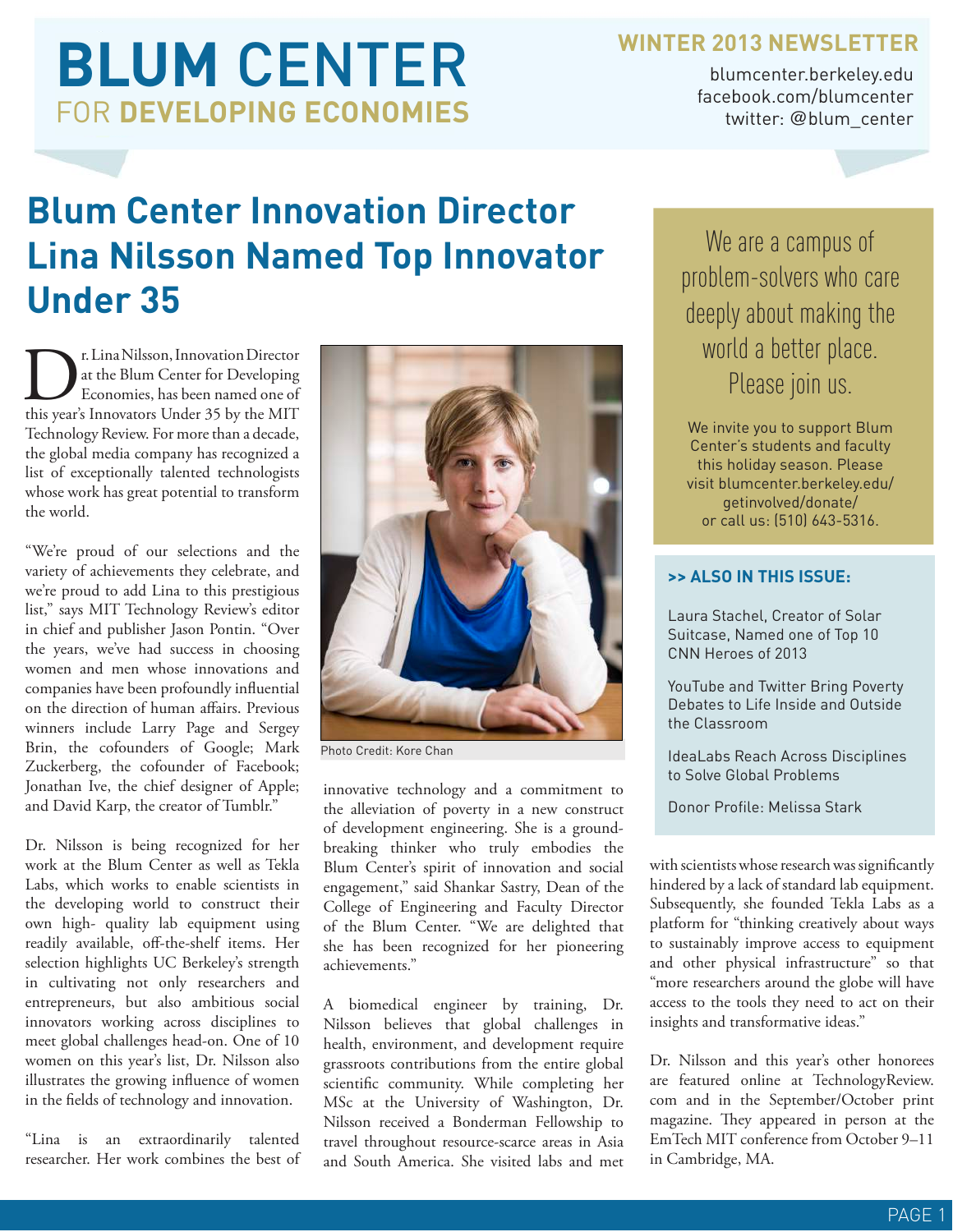## IdeaLabs Reach Across Disciplines to Solve Global Problems

T deaLabs, a component of the Big Ideas@Berkeley program, are student-led hubs for discussion and idea-sharing around issues that are important to students—anything from climate change and health to safe water, nanotechnol deaLabs, a component of the Big Ideas@Berkeley program, are student-led hubs for discussion and idea-sharing around issues **L** that are important to students—anything from climate change The groups are multi-disciplinary gatherings of undergraduate and graduate students designed to bring out a range of viewpoints, ideas, and strategies.

Each IdeaLab is unique, reflecting the goals and passions of the students behind it. The groups host regular discussions and events where students can gain new perspectives, share ideas, and work together with peers they might never meet in a classroom—engineers, aspiring entrepreneurs, and science buffs talk over a common interest with anthropologists, health experts, and public policy majors.

> What we've found at Berkeley about how to get people to work together is that you define some kind of very big problem that needs to be solved, and attack it from a range of viewpoints.

Estrella Sainburg, student Director of the Berkeley Water Group IdeaLab, said the most rewarding part of leading the IdeaLab was hearing a new member's excitement at finding a place on campus where other students shared her passion for water issues.

IdeaLabs are more than just discussion groups, however—they are geared toward connecting students who can together explore real solutions to critical challenges. The Visualizing Urban Data IdeaLab held a hackathon to explore data around the BART strike, including BART employees' salaries, traffic, and ridership. "It was a challenge to work on an event transpiring in real time," said VUD IdeaLab Director Lewis Lehe. The resulting projects have spurred online discussions and attracted attention from students across disciplines. "Coders want to see our visualizations. Planners and civil engineers want to experience urban spaces in a fresh way," Lehe shared.

"We're excited to see the ideas and projects that these IdeaLabs



In October, students in the Visualizing Urban Data IdeaLab hosted hackathons with programming hobbyists in the Bay Area. They developed visualization tools to help policymakers the public make sense of salary, traffic, and ridership data related to the BART strike.

continue to produce," said Phillip Denny, Manager of the Big Ideas@ Berkeley program at the Blum Center for Developing Economies. "You can find real innovation at the intersection of so many different perspectives. The interdisciplinary Big Ideas@Berkeley projects we see every year are a testament to that."

IdeaLabs have shown the benefits of bringing together diverse groups of students. Zoe Chafe, the student Director of the Climate Change and Health IdeaLab, described a visiting researcher's recent presentation on the health "co-benefits" of climate change mitigation strategies in China. At the end of her presentation, a public health student asked about her health methodologies. Participants from the China Energy Group at Lawrence Berkeley National Lab asked about her collaborations with institutions in China. Other students wanted to know more about the economic valuation she used when presenting trade-offs. "This is exactly the type of intellectual exchange we are hoping to support: an open forum where there are no stupid questions and everyone is encouraged to share their knowledge," said Chafe.

IdeaLabs operate under the umbrella of the Big Ideas program. All IdeaLabs invite new undergraduate and graduate student members from across campus.

To learn more, visit bigideas.berkeley.edu/idealabs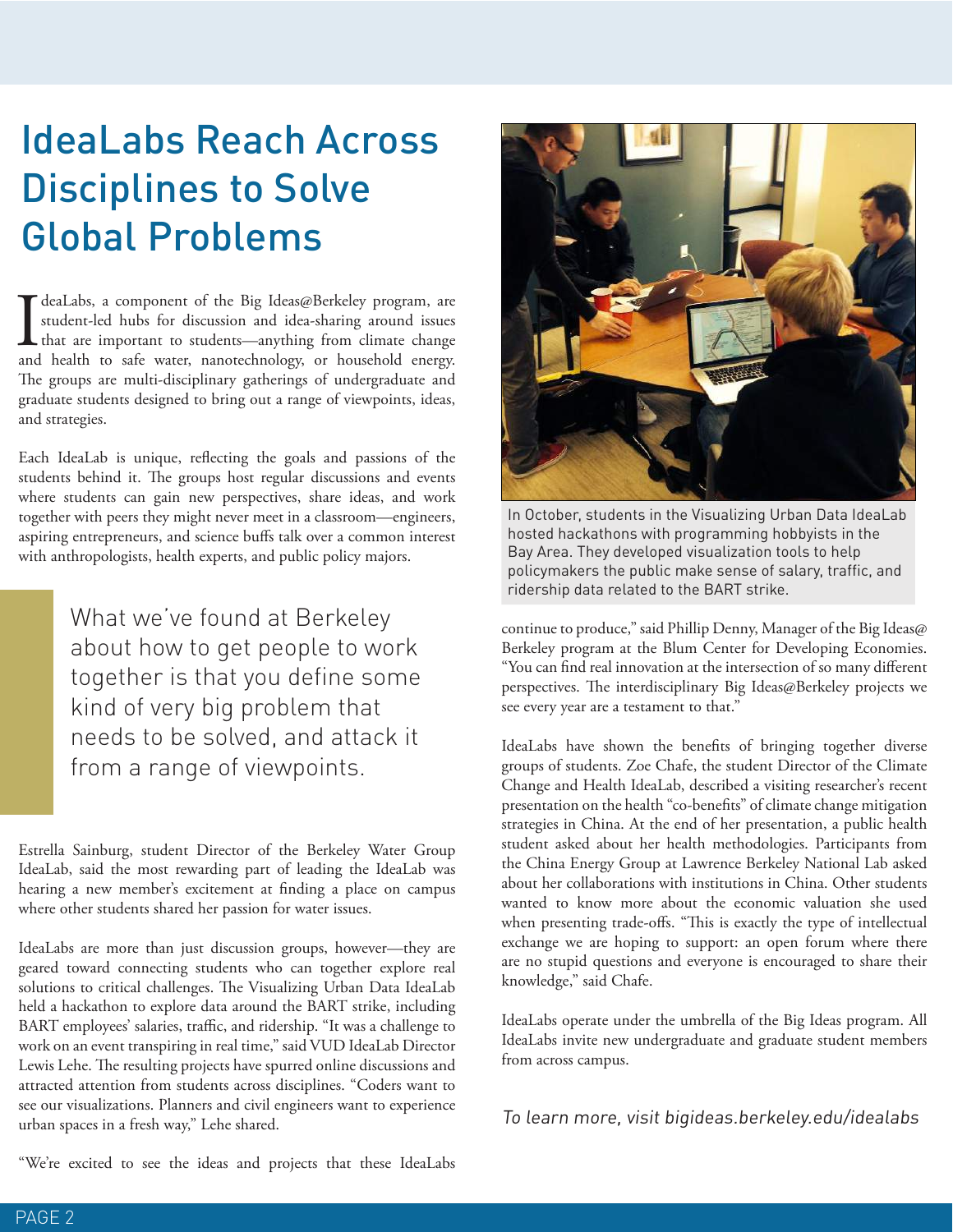### **WINTER 2013**

## Blum Center's Laura Stachel Named One of Top 10 CNN Heroes of 2013

**D**<sup>r.</sup> Laura Stachel<br>
(MD, MPH), a<br>
UC Berkeley Blum Center (MD, MPH), a researcher with the for Developing Economies, was named one of CNN's Top 10 Heroes of 2013 for her work to bring life-saving "solar suitcases" to hospitals and clinics in developing countries.

CNN's Top 10 Heroes of 2013 recognizes everyday people who are changing the world. Each of the Top

10 CNN Heroes receives a \$50,000 grant. Online voting for the "CNN Hero of the Year" ran from October 10 to November 17.

While on a graduate student research trip to rural Nigeria, Stachel, a board-certified obstetrician-gynecologist, was shocked to observe obstetric care in a Nigerian hospital with unreliable electricity. She watched as nurses struggled to deliver babies by kerosene lantern, surgeons worked in near darkness, and critically ill mothers were turned away at night. These conditions put mothers' and babies' lives at risk, contributing to the 300,000 maternal deaths estimated each year globally—99% of which occur in the developing world.

Stachel saw a challenge and an opportunity to help. With funding from Big Ideas@Berkeley and the Blum Center, she and her husband, Hal Aronson, developed solar electric systems for the Nigerian hospital. With stable lighting, mobile communication, and a blood bank refrigerator, the maternal deaths at the hospital decreased. Stachel and Aronson next developed a "solar suitcase"—a portable, compact version of the hospital solar electric system—that could scale to rural hospitals and clinics. Together, they founded We Care Solar with the goal of providing simple, reliable light and power sources to healthcare facilities in developing countries.

Since 2009, more than 400 "solar suitcases" have served mothers





Stachel and We Care Solar have provided over 400 solar suitcases to date to clinics and hospitals in developing regions. With your help, they can distribute thousands more.

and babies in over 20 countries. The Blum Center and its USAIDfunded Development Impact Lab (DIL) are supporting on-going efforts to scale the initiative. The user-friendly, mobile and nearly maintenance-free suitcases, which cost around \$1,500 and take only an hour to install, have proved an important innovation in the fight against maternal mortality worldwide. Stachel's goal is to light up 10,000 clinics in the next five years, serving 2 million mothers and babies.

"We are thrilled that Laura has received this recognition and believe she deserves to be CNN's Hero of the Year," said Shankar Sastry, Blum Center Faculty Director and Dean of the UC Berkeley College of Engineering. "Her work has saved the lives of many women and newborns and shows the power of engineering for development, which is the hallmark of our new initiative with USAID, DIL."

To learn more, visit wecaresolar.org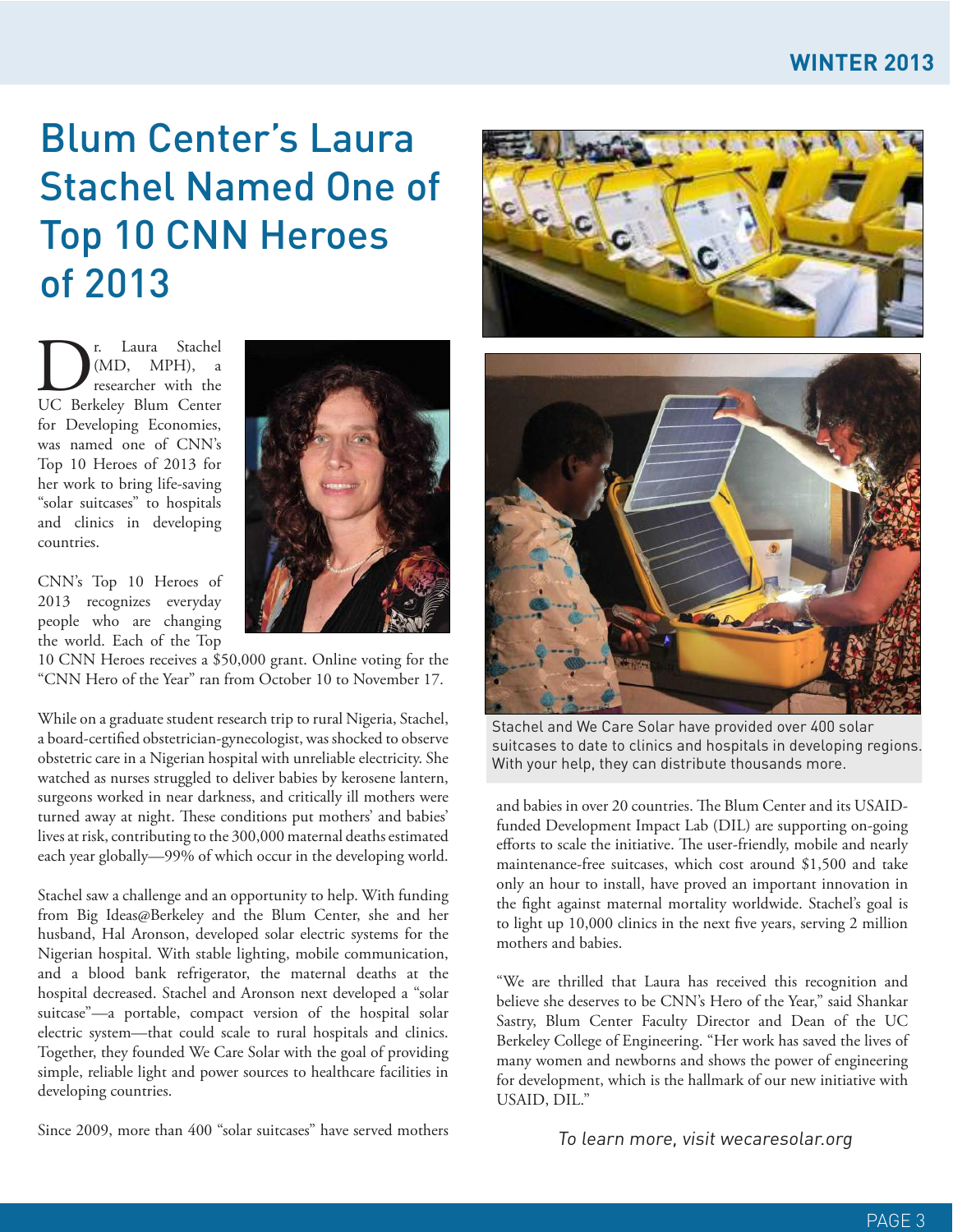### Twitter and YouTube Bring Poverty Debates to Life Inside and Outside the Classroom

#### **>> BY JAMES ZHAO**

I. Ananya Roy's animated voice resonates throughout Wheeler Auditorium as the projector displays a constant stream of tweets from students. A hand is raised on the left side of the lecture hall, then another on the right. Wheeler Auditorium as the projector displays a constant stream of tweets from students. A hand is raised on the walks around, making sure voices are heard. These are the sights and sounds of Roy's class of 700 students on "Global Poverty: Challenges and Hopes in the New Millennium," a core course in the Global Poverty and Practice Minor.

#### Inside The Classroom

These are not the typical lectures your parents remember from their college days. On select days, students in GPP 115 are invited to react to readings, videos, and provocative questions over Twitter, labeling their comments with #GlobalPOV. "Tweeting allows students to participate in the public dialogue around poverty issues—something that classroom discussions don't usually allow them to do," said Roy, a Professor of City and Regional Planning, Distinguished Chair in Global Poverty and Practice, and the Education Director for the Blum Center of Developing Economies. As a matter of fact, earlier this fall, class tweets caught the attention of economist Jeffrey Sachs, who sent back words of encouragement to Roy's students.



"If the point is gender empowerment why are all the chairmen and CEOs of the Grameen Bank MEN? -@madisongordon24

Twitter also allows students to express honest and controversial opinions with some degree of anonymity in a class that deals directly with poverty, race, and gender. "Personally, I'm terrified of talking up in a class. 700 is a lot of people," said Alex Berryhill, a student in Roy's class. "Through Twitter, students who are not as comfortable with speaking out in class can simply tweet what they would have said anyways."

Roy strategically schedules tweeting sessions on days when she believes a particular topic will generate a lot of debate. As the tweets come pouring in, it's clear that students find real freedom of expression in this space. "If the point is gender empowerment why are all the chairmen and CEOs of the Grameen Bank MEN?" demands @madisongordon24. "Why is it that Starbucks is thriving yet the part of Ethiopia where they get their beans from is in famine?" asks @ivn\_lo.



"Why is it that Starbucks is thriving yet the part of Ethiopia where they get their beans from is in famine?"

-@ivn\_lo

#### Outside The Classroom

With the help of artist Abby Vanmuijen, one of Roy's former students who had filled her class notebook with drawings of the discussion topics, Roy has launched the #GlobalPOV Project and brought her lectures to life in thought-provoking live-action sketch videos that are posted on YouTube. Each of the videos begins with a question focused on a social or political issue: "Will hope end poverty?" "Who profits from poverty?" "Can we shop to end poverty?"And the latest: "Who is Dependent on Welfare?"



Photo Credit: GlobalPOV Video: Who is Dependent on Poverty

Roy is now screening these videos in class as a way to connect class readings with real-world controversies and to engage the Millennial Generation, who are used to consuming information this way. The #GlobalPOV Project videos are more than just supplementary material to the class, however; available online for anyone to view, they engage viewers around the world on real, pressing, and controversial issues. The videos invite viewers to join the conversation and help democratize discussions of poverty and inequality. As Matt Wade, one of Roy's Graduate Student Instructors, puts it, "[#GlobalPOV provides] a moment to speak directly to power, an opportunity of becomingpublic, not heretofore available to students and people outside of the circles of development expertise."

#GlobalPOV allows students and engaged citizens around the world to join public debates around poverty and inequality. Roy hopes that in the future, new technology will allow more reflective interaction with a large group of students. For now, she will continue pioneering the use of social media in traditional classroom settings to explore how far she can take it.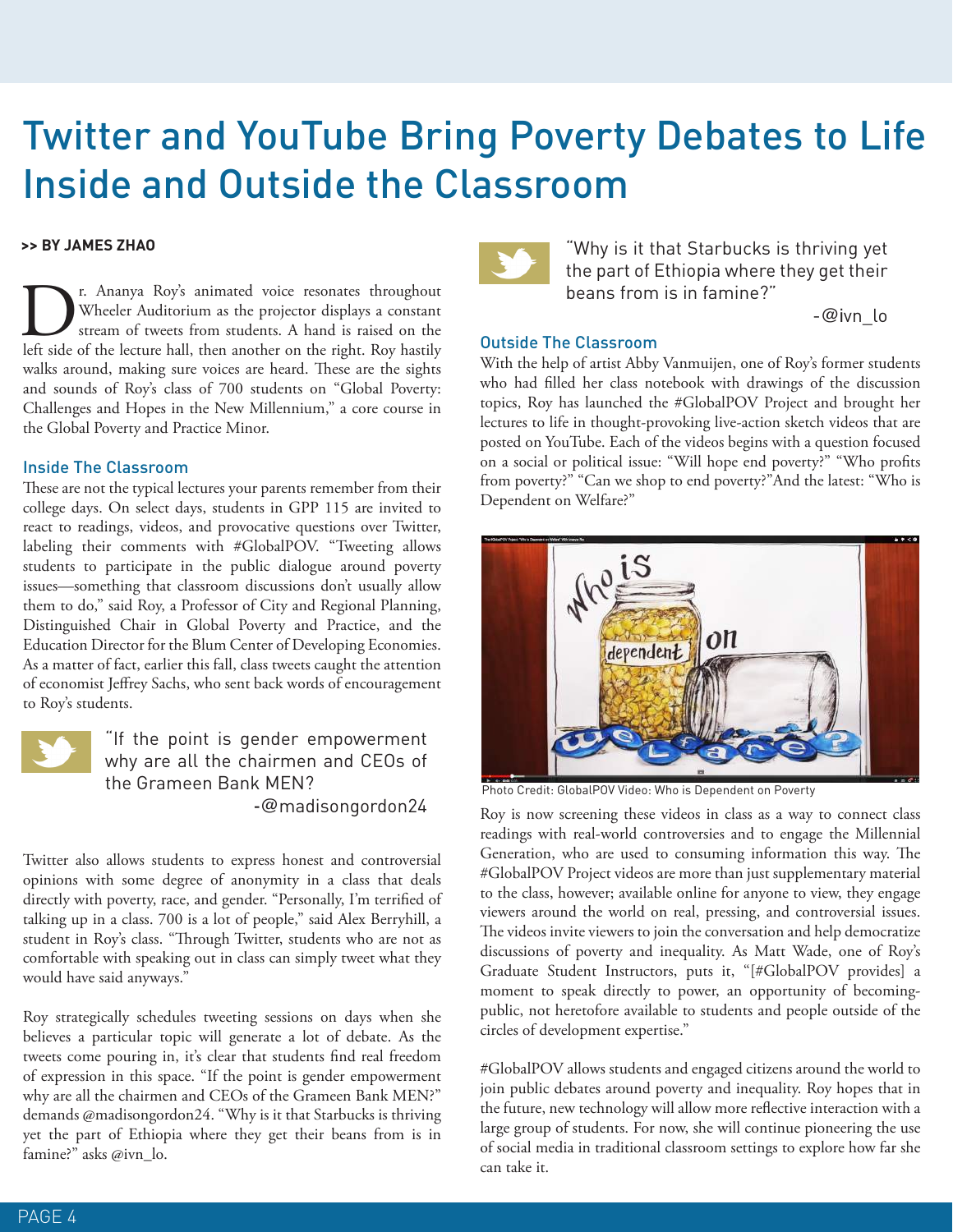# Donor Profile: **Melissa Stark**

Year after year, Melissa Stark and her family have donated to the Blum Center's Global Poverty and Practice Minor Fellowship Fund to sponsor students completing their practice experience in the Philippines. Below, Melissa shares what it means to her family to support students studying and engaging with issues of global poverty.

I am a supporter of Berkeley's Global Poverty & Practice Minor<br>because I believe it is a powerful tool in shaping the character of<br>the next generation of leaders. Giving our future doctors, lawyers,<br>engineers, and business because I believe it is a powerful tool in shaping the character of the next generation of leaders. Giving our future doctors, lawyers, engineers, and business leaders the opportunity to apply their talents in a development environment will create a lasting impact on the type of leaders they will be.

The 5 GPP students our family has sponsored over the last few years have built houses, worked in shelters and clinics and even taught dance to children in the Philippines. I was born in the Philippines but moved to the US when I was 5. My 2 boys, William (11) and Luke (7), have never been to the Philippines. Our sponsorship of the Blum students has helped me explain to Will and Luke about their heritage and how difficult life is for most of the people in the Philippines. My boys' nanny is Filipino, and two of the students worked with Gawad Kalinga, a charity (by coincidence) that helped their nanny's sister with housing. When Will and Luke make their first trip to the Philippines in June, it will be so much more meaningful.

We have gotten so much out of sponsoring the students and look forward to it every year. I am still hoping for students who want to work on water, infrastructure or energy projects in the Philippines



Photo Credit: Melissa Stark

The Starks' support for undergraduates in the GPP Minor has helped their sons, pictured here with their father, Talbot, explore their Filipino heritage. The family has enjoyed following sponsored students' practice experiences as they explore the country and engage with issues of poverty.

as I am a Managing Director in Accenture's Energy practice, but any projects that our Berkeley students choose to do will have a significant impact.

My parents, both engineers, moved us to the US when I was 5. I think that is a challenge of many developing countries- i.e. its most talented people immigrate to developed countries. The Global Poverty & Practice Minor is a great way to connect talent and future leaders to developing countries; in the long run, that can be more valuable than financial aid. I would be very proud if one day Will or Luke became Blum Center students.

Visit blumcenter.berkeley.edu/getinvolved/donate to learn more

Donor Impact: Student Practice Experiences



#### INTERGRATIVE BIOLOGY LIGAYA ESTOQUE

With support from Melissa and her family, student Ligaya Estoque worked at a health clinic in the outskirts of Tacloban City, Philippines, in

Summer 2012. Through the non-profit Visayans (VFV), she was able to shadow nurses and doctors, assist with consultations, and performed physicals and basic checkups.



#### SAMANTHA DIZON

MEDIA STUDIES/SOCIOLOGY

In Summer 2013, student Samantha Dizon received support from the Starks to work with Big or Bigger in Manila, Philippines. She implemented a performing arts

program at elementary schools that helped build literacy, improve motor skills, promote health awareness, develop artistic talents, and instill self esteem and determination.